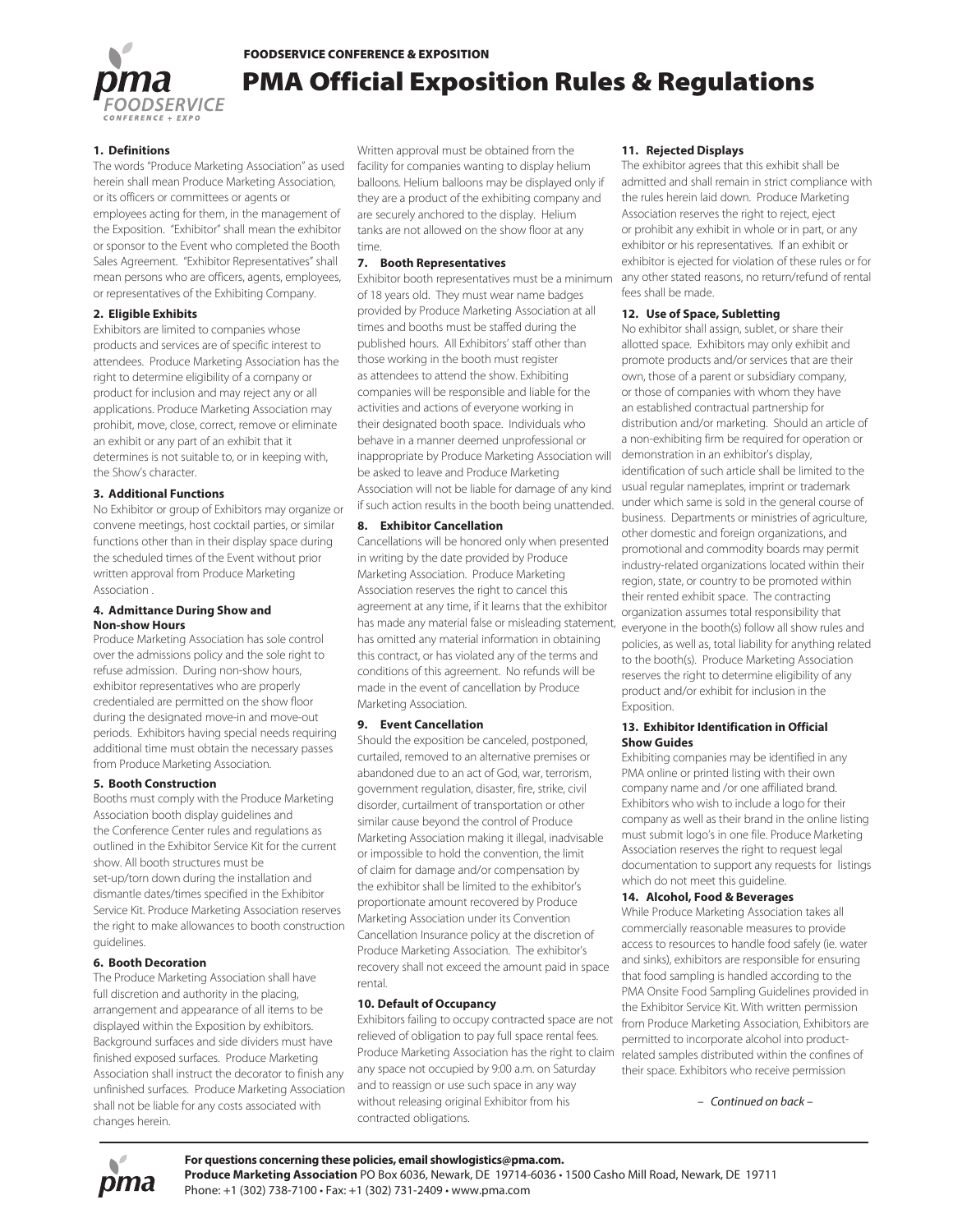FOODSERVICE CONFERENCE & EXPOSITION

# **118 Official Exposition Rules & Regulations**

may do so only if they meet the guidelines/policies provided by **XX** hall not be held li able for any costs associated with Exhibitors' failure to meet published guidelines.

# **Noise, Odor & Lights**

Exhibitors must confine all activities to their booth during Show hours. If audio visual equipment is used, the exhibitor agrees to comply with any union requirements for the operation of the equipment. Sound devices must be operated so as not to disturb other Exhibitors and not exceed 80 dB and read on the "A" scale of a sound level meter. **XX** eserves the right to determine acceptable sound levels. Exhibitors are responsible for obtaining all necessary copyrights or licenses to use copyrighted materials. Objectionable odors in the opinion of the PA will not be permitted. No flashing signs or signs involving the use of neon or similar gases will be permitted. Exhibitors who have received two warnings and continue will have their entertainment/demonstration shut down for the day.

## **Costume Promotions, Soliciting & Retail Sales**

Booth representatives wearing distinctive costumes, carrying banners or signs separately, or as part of their apparel, must remain in their booth. This includes the distribution of samples, emblems, and/ or characters on any official badge. Demonstrations and discussions are limited to the booth space only. Exhibitor's must not place equipment for display or demonstration in such manner as to cause observers to gather in the aisles. Clothing may not be lewd, obscene, indecent, sexually degrading or otherwise inappropriate. **XX**hall be the sole judge of whether clothing is permissible or not. Individuals who behave or dress in a manner deemed unprofessional or inappropriate by **XX10** will be asked to change or leave and **XII** Will not be liable for damage of any kind if such action results in the booth being unattended. Sales at retail, for delivery to purchaser on Exposition premises, are prohibited.

# **Photography**

Photography and camera equipment are strictly prohibited on the show floor without written permission from **104** and/or the exhibitor. **100** reserves the right to review and delete any unauthorized photos and/or confiscate any digital camera, camera phone or other photography equipment and will not be held liable for such actions.

 **Safety Devices & Fire Protection** Exhibitors are fully responsible for complying with national, state and city regulations in provision and maintenance of adequate safety devices and

conditions to operate machinery and equipment. Flammable devices, fluids, decorations or display fixture coverings are prohibited. Fabrics, decorative materials, table covers or risers shall be flameproof and subject to Fire Marshal inspection. All cooking procedures must conform to the rules & regulations of the facility management and the Fire Marshal. Fire hose cabinets, service entrances and exit signs must be accessible and in full view. Smoking is not permitted.

### **19. ADA Compliance**

Exhibitor represents and warrants: (1) the exhibit will be accessible to the full extent required by law; (2) that its exhibit will comply with the Americans with Disabilities Act (ADA) and with any regulations implemented by the Act; (3) that it shall indemnify and hold harmless and defend  $\boxtimes$  from and against any and all claim s and expenses including reasonable attorneys fees and litigation expenses that may be incurred by or asserted against XX on the basis of the Exhibitor's breach of this paragraph or non-compliance with any of the provisions of the ADA.

#### **Damage to Property**

Exhibitors are liable for any damage caused by them or their agents to the venue, property of **XX** and/or any other Exhibitors. This includes damage caused by fastening displays or fixtures to the building floors, walls, or columns. Exhibitors may not apply paint lacquer, adhesive or any other coating to building columns.

## **Event Closing**

All of Exhibitor's Booth and other items must be removed, at their expense, from the building at the end of the event no later than the time published by **XI1**  $\boxtimes$ . Exhibitors will be liable for storage and handling charges resulting from failure to removed materials at the end of installation and dismantling periods.

#### **Indemnification**

**22.1** Exhibitor agrees to indemnify, defend and protect XX the Monterey Conference Center, Monterey Marriott Hotel, and Portola Hotel & Spa and hold them harmless from any claims, demands, suits, liability, damages, loss, costs, attorney fees and expenses of whatever kind which result from any action, or failure to act, or negligence by the Exhibitor or any officers, agents, employees and representatives, including but not limited to claims of personal injury, damage, or loss of property. Exhibitor will not make any claim against **XX** for damage or destruction o f goods; nor injury to them, their employees or attendees as a result of negligence; nor for damage of any nature including that to business by reason of failure to provide space for their exhibitor, nor for any action or negligence of **XX** or for the failure to hold

the Event as scheduled. Neither  $\mathbb{X}$ 12, the Monterey Conference Center, Monterey Marriott Hotel, Portola Hotel & Spa, nor any officer, agent, employee or other representative shall be accountable or liable for, and the same are hereby released from accountability for any damage, loss, harm or injury to person or any property of the Exhibitor or any of its officer, agents, employees or other representatives resulting from theft, fire, water, accident or any other cBVTF BOE OF IFS **180180PS UF . POUFSF&POGFSFOD\$FOUFS** 

POUFSFØSSØUU)PUFMBOE1PSUPMBPUFM **B X MMPCUBOOTVSBODFBHBOTUBOWDIEBNBHF** MPTTB SN PSMOKVSM

&**XXIXPSBTTVNFTBMMSXXLTBTTPDBUFE XX** U SFTVMUØGSPNPSBSØØHØDPOOFDU **ZO KI** BUIFOEBODEBUUIF&WFOUBOEPS**RISUMMURO M** &WFOUSFMBEFBDU**MMMTMDMVFMHXMUPVU MNBBUROBMMSMLTPGUIFGUMRESN EBN BHF MINHOTP STINLOFTTINDMVENOHUPTFDBVTFE CX ZOGDUØVTPSDPNNVOZOBCMFEZFBTFTVDI BT SOX BRANCE PS PUIFSIMMOFTTPNM** DBVFE OX WANTFTPSKOKVSKOPUIF KOFSTPO **SODMVEIOHEFBU PSIZ SPIZEUKERNBHF | ZUFUIFS** DB/TFE CZOFHAMHFODFAZUFOU AZOBMBDADDAFOU BDUPG(PEPSPUIFSIXFBOEXEUIFS PDDVSKAH CFGPSFEVSØHPSBGUFSUIF&WFOUST UF DBTFNBØ CF **XIFSFHXUSBOUBMTPBHSFFTUIBOFXUIFSXX** OPS**INTBHFOUTPGGINESTENFDUPSNEN CFST** DPOUSBDUPSTPSFN**ØMPEFTTI BMKCFMBCMGPSBODFTT** T**ROLOFTTPS KOKVSKT UPUIF RIFSTPO ØDMVEØHEFBU PSMPTTPSEBNBHFUP ØSPØS** SFTVMU**INGSPNPDDVSSINHBUPSBSINNHPVUPGUF** &WDUPSBO**Z**WFOUSFMBUFEBDU**MMET@SBO KOEKEDU KOLKEFOU JRJADPOTERVEOU KIMIOXAM** *XVOXWFPSFXNXIBSXBNBHFTBOESFMFBTFTBO F* EXTOBSHFTTVDIXSTPOTBOEFOUXIXTGSPN BOE DPVFOBOUTOPUUPTVFTVDIKSTPOTBOEFOUX KIT **X XUISFT XOUUPBOXOEBMMSXLTXOKVSKT MATTFT** EBNBHFTBOEM**ECMMØRTEFTDSKIFEIFSFKO** 

#### **Insurance**

Exhibitors shall obtain adequate insurance against loss, damage or destruction of property, no less than \$1 million Commercial General Liability insurance, including a broad form endorsement and will waive subrogation against **XX** enue or the ir representatives. Exhibitor shall name  $\mathbb{X}\mathbb{X}$  and the venue on their certificate of insurance and provide **XXX** with a copy.

#### **Co-ordination with Lease**

Exhibitor hereby agrees to indemnify, defend and hold harmless  $\boxtimes$  regulations & ordinances in force.